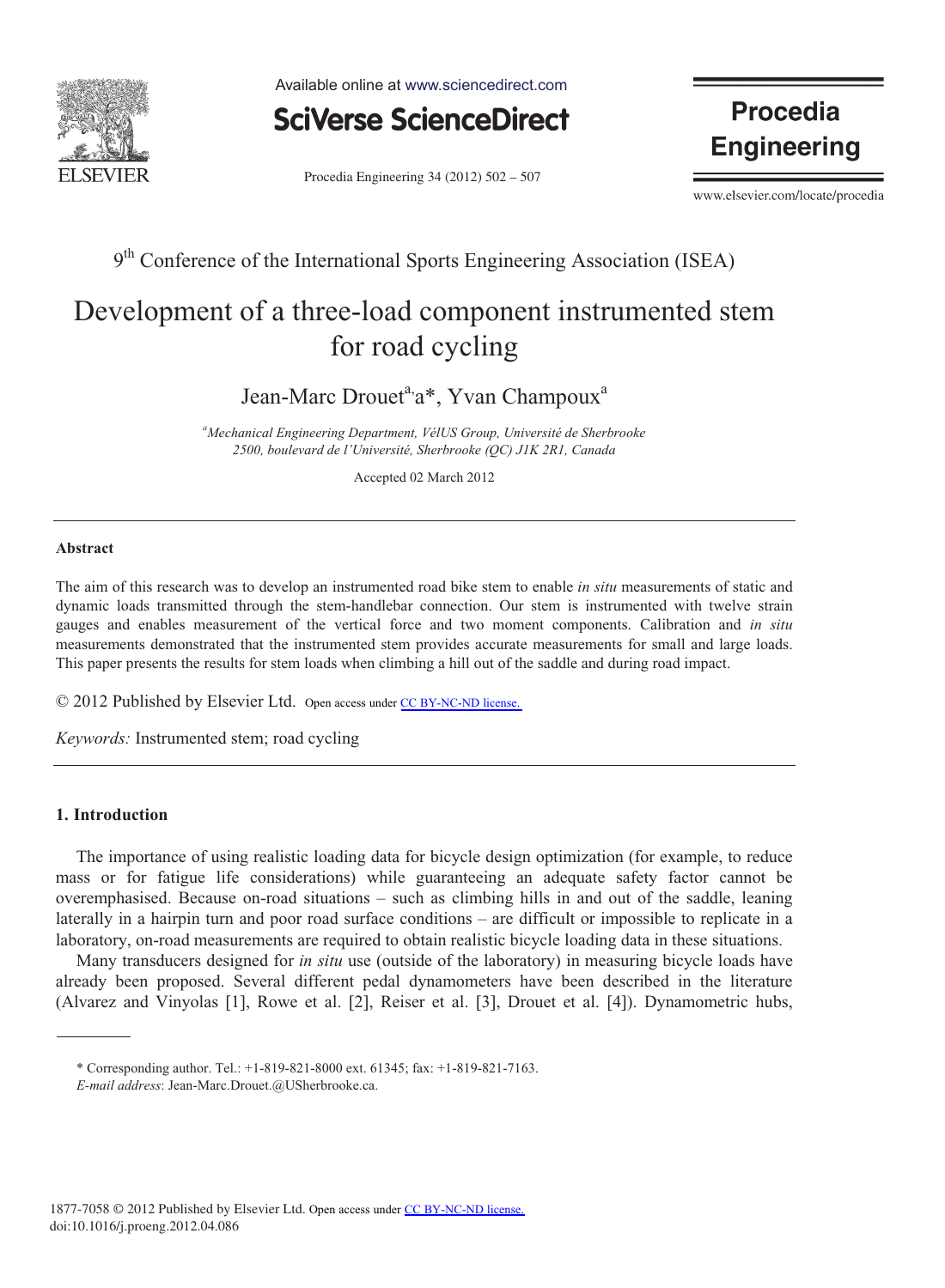seatposts and handlebars have also been described (Bolourchi and Hull [5], De Lorenzo and Hull [6], Drouet and Champoux [7]). To the authors' knowledge, one instrumented stem has been reported in the literature (Champoux et al. [8]). It was designed to obtain vertical force only, was made out of a standard cast aluminium stem and was used indoors for front wheel impact monitoring on a bicycle treadmill. The aim of our research is therefore to develop a new instrumented stem design enabling us to obtain *in situ* measurements of the three most significant loads (for the bicycle designer) transmitted through the stemhandlebar connection. These loads consist of the vertical force, the twisting moment and the moment acting in the vertical plane. In designing the proposed instrumented stem, specific requirements are addressed. One of them is that the instrumented stem must be able to withstand high-magnitude loading associated with road impact and high-power sprinting. Another requirement is that, even with a high load capacity, the stem must accurately measure static and dynamic loads throughout the loading range.

#### **2. Methods**

One of the main design characteristics of the instrumented stem (Fig. 1, Fig. 3) is that it is geometrically and dimensionally similar to a standard stem. This is due to the fact that a stem is a beamlike structure and is therefore well suited for strain gauge instrumentation to start with. The instrumented stem consists of three principal mechanical components: the fork steerer tube collar, the handlebar collar, and the instrumented middle section. These components are made of  $6061$ -T6 aluminium ( $S<sub>v</sub>$  = 250 MPa) and welded together to form a rigid assembly. The middle section of the stem is a thin-walled seamless tube with a circular cross-section. The stem can be used with a standard fork (1.125 in. steerer tube diameter) and handlebar (1.25 in. clamp diameter), and therefore does not require that any modifications be made to the bicycle. The stem angle is 73° which causes the middle section to be parallel with the ground when the stem is mounted on our test bicycle. The stem length is 130 mm and its mass is 260 g.

The stem measures the vertical force  $F_z$  and the mutually orthogonal moment components  $M_x$  and  $M_y$ using a total of twelve strain gauges (Fig. 2, Fig. 3). The measurement origin is coincident with the geometric centre of the stem-handlebar connection. The strain gauges are arranged in three full Wheatstone bridges. There are two full bridges in the *x*-*z* plane (bridges #1 and #2) and one full bridge in the *x*-*y* plane (bridge #3). Theoretically, the position of the strain gauges and their interconnection give bridge signals that are insensitive to loads that are not to be measured.



Fig. 1. Side view of the instrumented stem with strain gauges bridges and measurement origin identification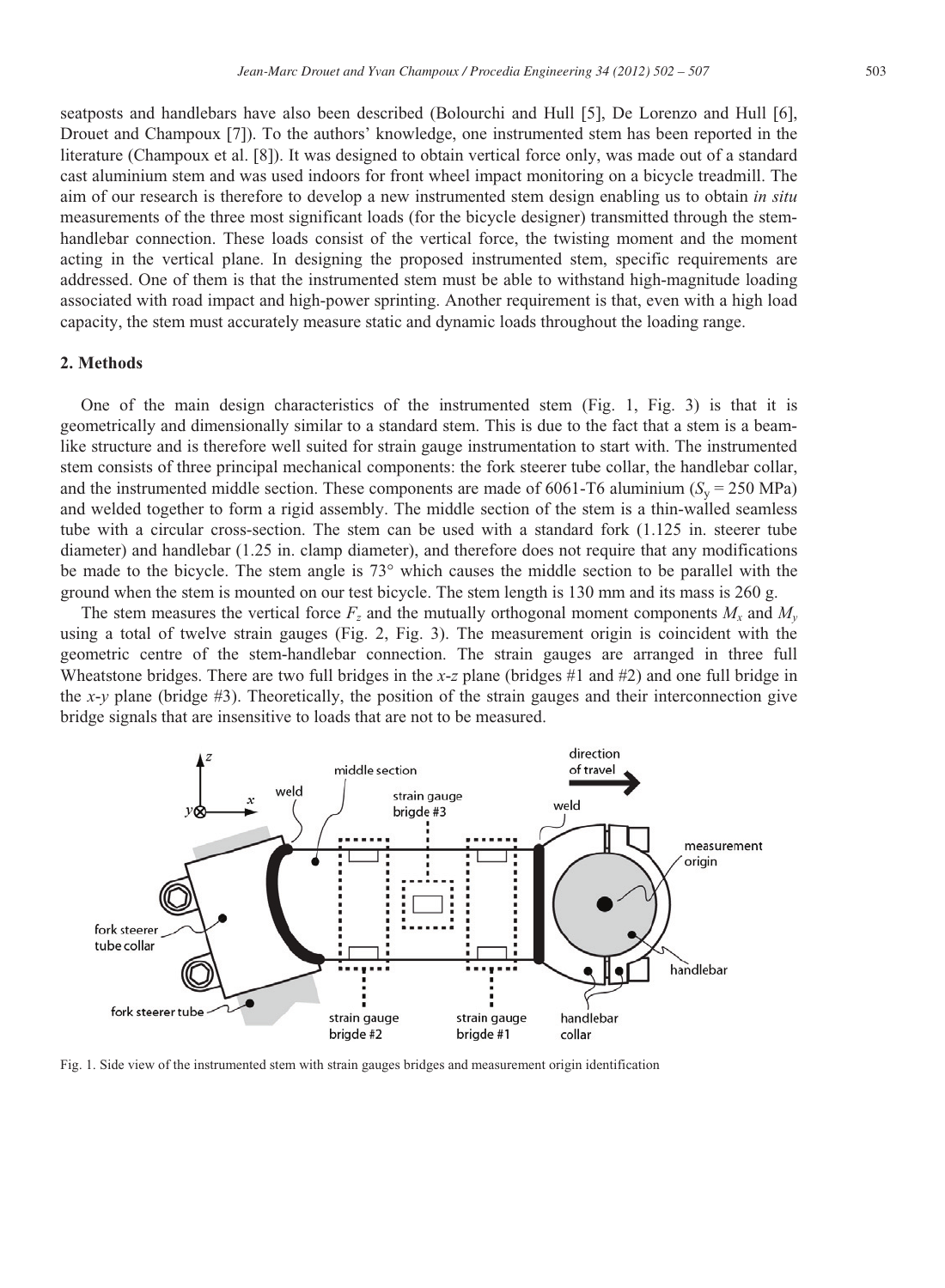

Fig. 2. Side view of the instrumented stem with measured loads, location of bridges #1 and #2, and strain gauge identification

The signals from bridges #1 and #2 are proportional to bending moment  $F_zd_1$ - $M_v$  and  $F_zd_2$ - $M_v$ respectively. Dimensions  $d_1$  and  $d_2$  (Fig. 2) are the centre-to-centre distance between the measurement origin and the strain gauges for bridges #1 and #2 respectively. Measurement of  $F_z$  and  $M_v$  is therefore not mechanically decoupled. Dual-pattern strain gauges are used for bridges #1 and #2 (EA-06-125PC-350, Vishay Precision Group Inc., Fig. 2). Bridge #3 provides the twisting moment  $M_x$  using two two-element 90° strain gauges (EA-06-125TK-350, Vishay Precision Group Inc., Fig. 2).

Measurement data from the instrumented stem is collected using a data acquisition system (model pro7, ISAAC Instruments Inc., Canada) attached to a modified backpack carried by the cyclist (Fig. 4). The stem is wired to the data acquisition system. Its electrical cables are attached to the bicycle frame (top tube) and converge to an exit point located near the seatpost clamp. The mass of the data acquisition system (including the backpack) is 2.8 kg.





Fig. 3. Photograph of the instrumented stem Fig. 4. Cyclist equipped with the data acquisition system attached to a modified backpack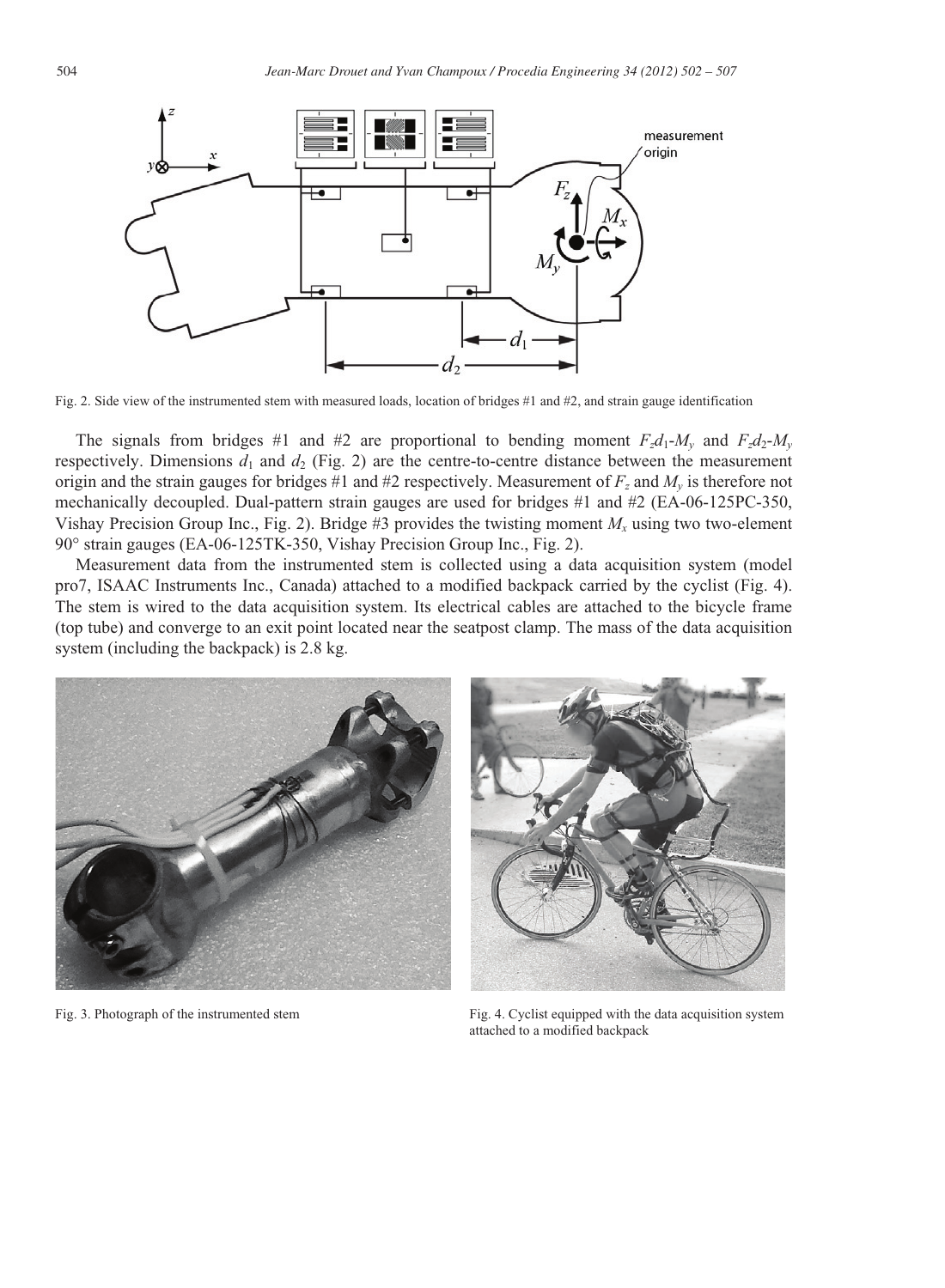$$
\begin{bmatrix}\nV_{\text{Bridge#3}} \\
V_{\text{Bridge#2}} \\
V_{\text{Bridge#3}}\n\end{bmatrix} = \begin{bmatrix}\n9.73E-02 & 3.70E-04 & -4.82E-05 \\
-4.04E-04 & -1.45E-01 & 7.19E-03 \\
-1.29E-03 & -1.41E-01 & 1.20E-02\n\end{bmatrix} \begin{bmatrix}\nM_x \\
M_y \\
F_z\n\end{bmatrix}
$$
\n
$$
\begin{bmatrix}\nV_{\text{Bridge#3}} \\
V_{\text{Bridge#1}} \\
V_{\text{Bridge#2}}\n\end{bmatrix} = \begin{bmatrix}\n3.70E-05 & -2.00E-04 & 3.68E-03 \\
9.30E-06 & -5.45E-05 & 8.71E-04 \\
4.35E-05 & -1.65E-04 & -8.79E-04\n\end{bmatrix} \begin{bmatrix}\nF_x \\
F_y \\
M_z\n\end{bmatrix}
$$
\n(1)

Using the extreme loading range indicated in Table 1, the maximum total root mean square error of the instrumented stem was found to be 1.6% FS (Full Scale). The hysteresis was also determined from the calibration data where we found that hysteresis introduced a maximum error of 1.0% FS. For the measured force and moment components, linearity is very good  $(R^2 > 0.99)$ . A first natural frequency of 223 Hz was determined using the stem stiffness and assuming one-third of a mass of 75 kg (the cyclist).

Table 1. Stem loading range for the evaluation of the direct sensitivities and the cross-sensitivities

| Load             | Load range |      |
|------------------|------------|------|
| component        | Min        | Max  |
| $F_Y(N)$         | $-1338$    | 1338 |
| $F_V(N)$         | $-1338$    | 1338 |
| $F_{7}(N)$       | $-1000$    | 1000 |
| $M_{\rm r}$ (Nm) | $-150$     | 150  |
| $M_{y}$ (Nm)     | $-150$     | 150  |
| $M_{7}$ (Nm)     | $-190$     | 190  |

#### **3. Results**

Different on-road measurement sessions were carried out, demonstrating the ability of the instrumented stem to provide relevant information. The test conditions consisted of a 75 kg cyclist and a bicycle equipped with the instrumented stem. All the signals were recorded at a sampling rate of 1 kHz. Sample stem loads for two segments of the data collected are shown below: during road impact while coasting (Fig. 5a) and when climbing a hill out of the saddle (Fig. 5b). Fig. 5a indicates that  $F_z$ ,  $M_x$  and *My* reached -790 N, -32 Nm and 135 Nm respectively during the road impact occurring at 0.21 s. In Fig. 5b, the cyclic and alternate load patterns associated with an out of the saddle climbing effort are easily identifiable. In both cases, the cyclist was holding the bicycle near or at the brake hoods without changing hand position. This explains why the ratio  $M_v/F_z$  is fairly constant (-0.17 and -0.14 for Fig. 5a and Fig. 5b respectively). The absolute value of this ratio gives an estimate of where the cyclist's hands are located from the measurement origin along the *x* axis (in meters).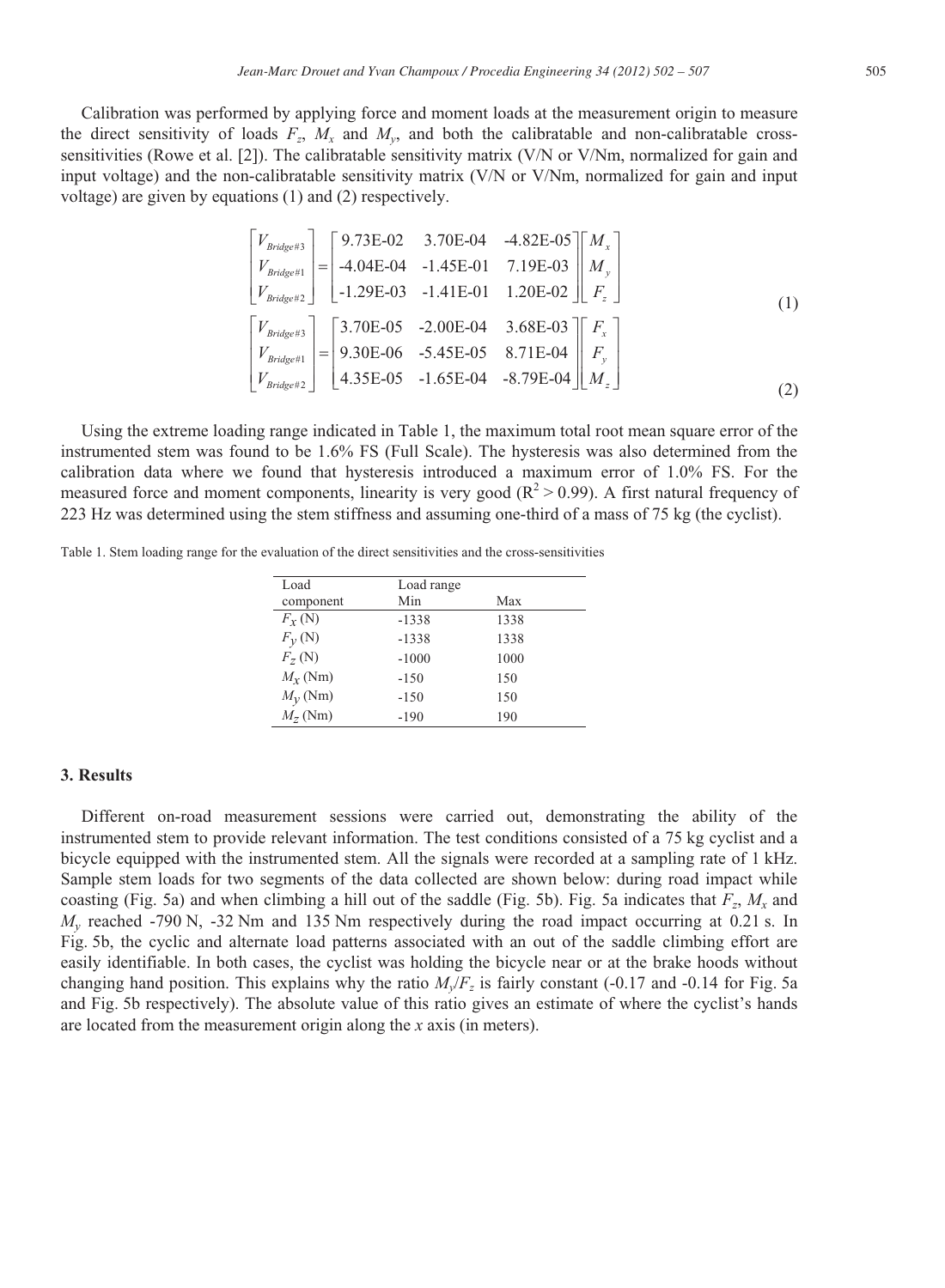

Fig. 5. Stem loads measured (a) during road impact while coasting and (b) when climbing a hill out of the saddle

#### **4. Discussion**

One of the design requirements for the instrumented stem is that it be able to withstand the loads encountered in a variety of situations, including the most critical case: impacts caused by cracks or potholes in the road. As can be imagined, the serious consequences for the cyclist in the event of mechanical failure of the stem during hard cornering and high-speed descent are such that this design criterion is a vital safety issue. Finite elements analysis (FEA) was used to evaluate stress levels in the stem.

The stem is one of the most straightforward bicycle components to instrument with strain gauges. However, when designing and building an accurate instrumented stem, the importance of (1) maximizing the direct sensitivities while simultaneously (2) minimizing the non-calibratable cross-sensitivities cannot be overemphasized. For the proposed instrumented stem, the following steps have been taken in order to fulfil these two objectives.

- The geometric and dimensional tolerances for the middle section have been tightly controlled.
- FEA was used to evaluate the stress concentration in the vicinity of the welds and also to evaluate the strain field in the middle section of the stem to determine the optimal location of the strain gauges for bridges #1 and #2. This is a most critical step because these bridges must be as far apart as possible from one another to maximize the direct sensitivity and because they must be kept out of the disturbance of the welds over the strain field which is responsible for non-calibratable crosssensitivity.